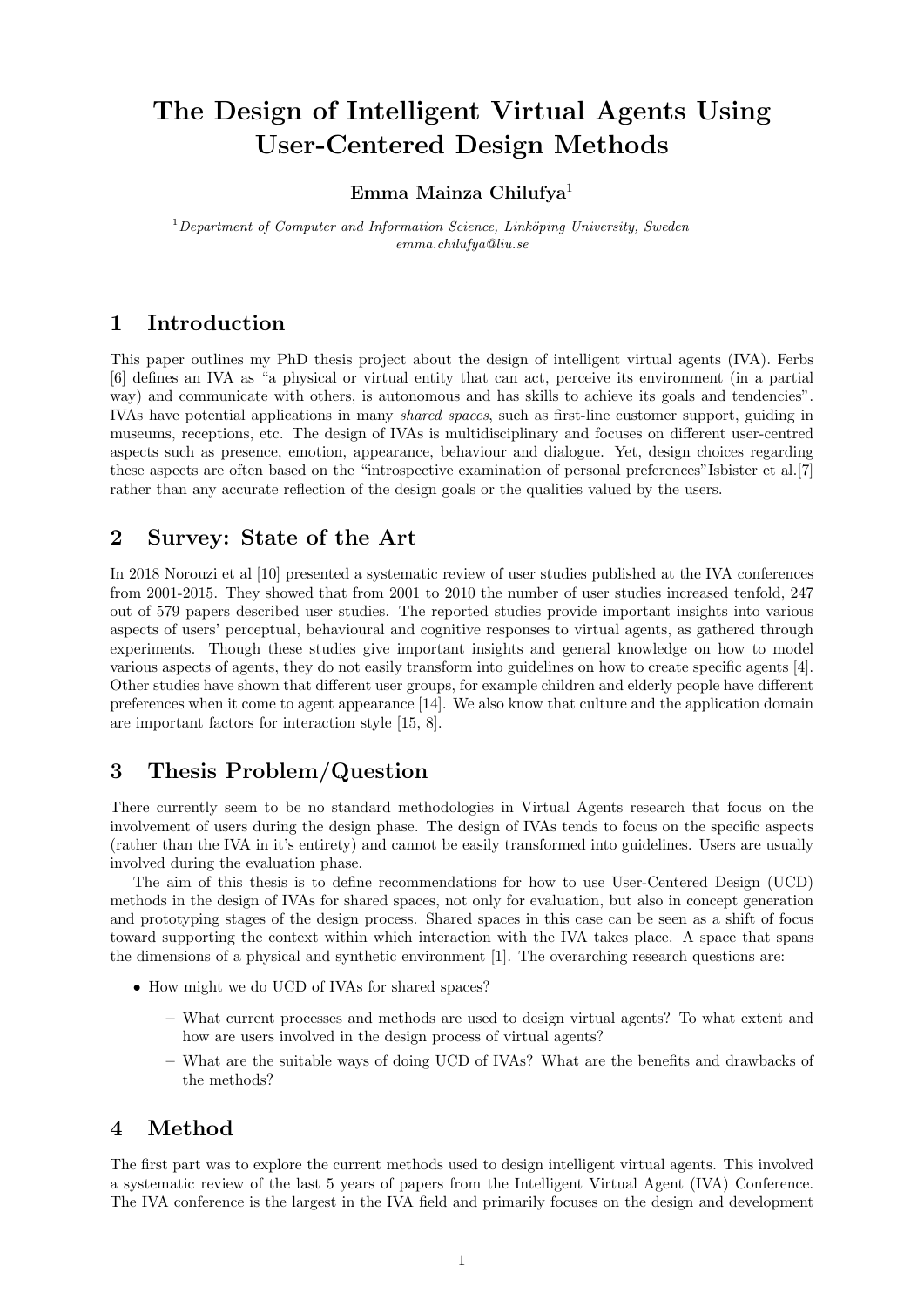of intelligent virtual agents in all aspects. This ranges from neuroscience to machine learning, dialogue, motion, emotion.

The second part involved the use of a case study to explore the thesis problem. The first case study looked at the design of an Intelligent Virtual Receptionist of a university department. The case was divided into two phases (conceptual and prototyping). The conceptual phase involved two workshops: virtual bodystorming with members of staff from the department, and remote desktop walkthrough with university students. The design process began from the conceptual phase as it at this phase where it is decided on what should be designed and why. Early user involvement is beneficial for usability and user experience. It brings attention to practical functionality and how the system fits the context of use [9].

Bodystorming is a form of brainstorming using participants' bodily presence on the context of use to gain insight into the user experience [11, 13]. It takes advantage of embodied cognition and interaction as embodied design methods enable the use of all of a person's senses in an emergent design space [17]. The bodystorming workshop was carried out in virtual reality with a 3D model of the office building as the environment.

Desktop walkthrough allows for a quick simulation of a service experience using simple small figurines such as LEGO pieces to represent people or other elements of service [2, 13]. To emulate that, the desktop walkthrough was carried out in Miro and a combination of LEGO and other figurine representations, to achieve a look and feel that would be similar to an ordinary face-to-face desktop walkthrough.

The prototyping phase is of a multi-platform virtual receptionist which is based on the results of the conceptual phase. This will be followed by the evaluation of the prototype with the users at the university department.

# 5 Results

In the case of the systematic review of the last 5 years of papers from the IVA Conference, 14% of the publications indicate some form of user involvement during design. 8%(23 papers) explicitly mentioned user involvement and have details on the users and how they were involved. 9 of the 23 papers include one-time user involvement (at the initial stage of design) and 10 papers indicated iterative involvement. Details of the evaluation process can be found in the paper Chilufya and Silvervarg [5].

The ideas generated during the bodystorming and desktop walkthrough were structured into a Morphological Chart [12, 16]. The Morphological Chart structure is based on Burk's Pentad of human actions and motives [3]. With that, three design concepts (one main and two alternative) were created [4]. The concepts were created from the morphological chart using the following criteria:

- feasibility—is it feasible to design and implement?
- desirability—is it desirable from a user's point of view?
- novelty—is it interesting and original?

The main concept is a cross-platform virtual receptionist that provides information to all human agents through different media in a user journey across the user's mobile device, a large screen, and a physical robot. The concept is based on ideas that surfaced in both workshops. The second concept is a mystical (ghost-like) virtual receptionist. The receptionist provides details on the availability of members of staff to students (human agent) and allows students to book time slots on the members of staff's schedules. The receptionist is available in specified locations and can be accessed using a student card.

The third concept is a schedule custodian virtual receptionist that assists members of staff manager their schedule and room bookings. The receptionists helps enhance conversation in the coffee area as well. Detailed results of the conceptual phase can be found in the paper Chilufya and Arvola [4].

#### 6 Conclusion

The systematic review shows that the IVA community mostly develop interactive agents without articulating the design methods employed. With very few studies that mention design details [5]. One hypothesis is that the design of some aspects does not need the involvement of users. In some cases, users might only be required during the evaluation phase. The design details could also be published elsewhere, or are not published at all [5].

The case study presents a combination of UCD methods that are novel in the area of IVA design. The work combines embodied but remote methods with morphological chart [4]. A working hypothesis is that bodystorming yields more aesthetically focused ideas about embodied interaction while the desktop walkthrough gives a more instrumental usability focus [4].

The concept of a cross-platform IVA is interesting for further research and prototypes are currently being created. This is followed up by the second case study which will look at the design of a IVA to help young students find interest in reading books..